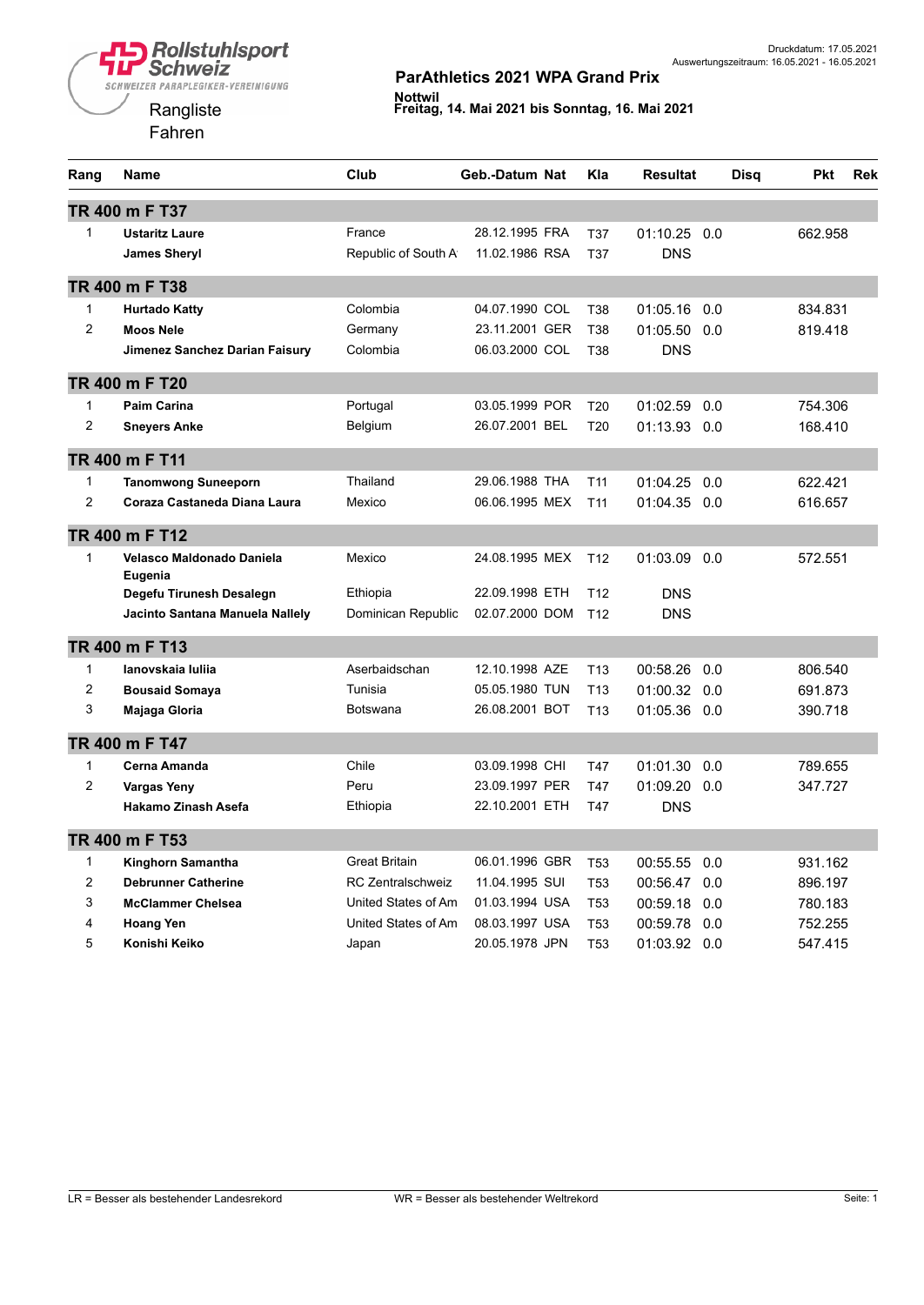

| Rang           | Name                                                    | Club                     | Geb.-Datum Nat | Kla             | <b>Resultat</b> | <b>Disq</b> | Pkt     | <b>Rek</b> |
|----------------|---------------------------------------------------------|--------------------------|----------------|-----------------|-----------------|-------------|---------|------------|
|                | TR 400 m F T54                                          |                          |                |                 |                 |             |         |            |
| 1              | Schär Manuela                                           | <b>RC Zentralschweiz</b> | 05.12.1984 SUI | T <sub>54</sub> | 00:53.10        | 0.0         | 992.188 |            |
| 2              | <b>McFadden Tatyana</b>                                 | United States of Am      | 21.04.1989 USA | T <sub>54</sub> | 00:54.51        | 0.0         | 944.443 |            |
| 3              | <b>Menje Merle</b>                                      | Germany                  | 19.08.2004 GER | T <sub>54</sub> | 00:56.65        | 0.0         | 860.589 |            |
| 4              | <b>Helbling Alexandra</b>                               | <b>RC Zentralschweiz</b> | 25.10.1993 SUI | T <sub>54</sub> | 00:57.42 0.0    |             | 827.325 |            |
| 5              | Fesemyer Jenna                                          | United States of Am      | 31.01.1997 USA | T <sub>54</sub> | 00:57.90        | 0.0         | 805.847 |            |
| 6              | Perrine Marie Desirella Brandy                          | <b>Mauritius</b>         | 08.09.1998 MRI | T <sub>54</sub> | 00:57.93        | 0.0         | 804.486 |            |
| $\overline{7}$ | dos Santos Rocha Aline                                  | <b>Brazil</b>            | 20.02.1991 BRA | T <sub>54</sub> | 00:58.28        | 0.0         | 788.468 |            |
| 8              | Muraoka Momoka                                          | Japan                    | 03.03.1997 JPN | T <sub>54</sub> | 00:58.63        | 0.0         | 772.187 |            |
| 9              | den Boer Nikita                                         | <b>Netherlands</b>       | 08.01.1991 NED | T <sub>54</sub> | 00:58.65        | 0.0         | 771.249 |            |
| 10             | <b>Alphonse Marie Emmanuelle</b><br><b>Anais Noemie</b> | <b>Mauritius</b>         | 23.11.1995 MRI | T <sub>54</sub> | 00:58.89        | 0.0         | 759.932 |            |
| 11             | <b>Eachus Patricia</b>                                  | <b>RC Zentralschweiz</b> | 26.09.1989 SUI | T <sub>54</sub> | 00:59.06        | 0.0         | 751.849 |            |
| 12             | <b>Mussinelli Licia</b>                                 | <b>RC Solothurn</b>      | 14.12.2000 SUI | T <sub>54</sub> | 01:00.68        | 0.0         | 672.488 |            |
| 13             | Bayekula Lea                                            | Belgium                  | 26.04.1995 BEL | T <sub>54</sub> | 01:00.73        | 0.0         | 669.983 |            |
| 14             | <b>Schultis Lisa</b>                                    | <b>RC Solothurn</b>      | 04.01.1997 SUI | T <sub>54</sub> | 01:02.79        | 0.0         | 565.337 |            |
| 15             | Paukkeri Sini                                           | Finland                  | 02.08.2001 FIN | T <sub>54</sub> | 01:06.06        | 0.0         | 402.209 |            |
| 16             | Jara Valeria                                            | Argentina                | 28.07.1993 ARG | T <sub>54</sub> | 01:08.76        | 0.0         | 281.962 |            |
| 17             | Kohl Katrin                                             | Luxemburg                | 17.01.1996 LUX | T <sub>54</sub> | 01:17.33        | 0.0         | 53.737  |            |
|                | <b>Sanneh Fatou</b>                                     | Gambia                   | 14.02.1997 GAM | T <sub>54</sub> | <b>DNS</b>      | 'C R6.16.   |         |            |
|                | Babalola Hannah                                         | Nigeria                  | 23.09.1988 NGR | T <sub>54</sub> | <b>DNS</b>      |             |         |            |
|                | TR 400 m M T37                                          |                          |                |                 |                 |             |         |            |
| 1              | Gomes de Mendonca Ricardo                               | Brazil                   | 31.01.1990 BRA | T37             | 00:55.16        | 0.0         | 784.775 |            |
|                | TR 400 m M T38                                          |                          |                |                 |                 |             |         |            |
| 1              | Chessani Garcia Jose Rodolfo                            | Mexico                   | 23.11.1998 MEX | T38             | 00:55.39        | 0.0         | 697.514 |            |
| 2              | <b>Raub Paul</b>                                        | Germany                  | 19.12.2000 GER | T38             | 01:05.97 0.0    |             | 64.386  |            |
|                | TR 400 m M T20                                          |                          |                |                 |                 |             |         |            |
| 1              | <b>Hohl Johannes</b>                                    | Germany                  | 26.12.1998 GER | T <sub>20</sub> | 00:50.64        | 0.0         | 853.583 |            |
|                | TR 400 m M T11                                          |                          |                |                 |                 |             |         |            |
|                | Songphinit Suphachai                                    | Thailand                 | 30.11.1984 THA | T <sub>11</sub> | 00:55.54 0.0    |             | 644.617 |            |
|                | Dade Fayesa Ayele                                       | Ethiopia                 | 29.12.1999 ETH | T11             | <b>DNS</b>      |             |         |            |
|                | TR 400 m M T12                                          |                          |                |                 |                 |             |         |            |
| 1              | <b>Goncalves Luis</b>                                   | Portugal                 | 12.10.1987 POR | T <sub>12</sub> | 00:52.01        | 0.0         | 779.446 |            |
| 2              | <b>Gonzalez Richard Daniel</b>                          | Dominican Republic       | 14.03.1999 DOM | T <sub>12</sub> | 00:53.85 0.0    |             | 643.803 |            |
| 3              | <b>Mabote Keatlaretse</b>                               | Botswana                 | 14.10.1987 BOT | T <sub>12</sub> | 00:53.90 0.0    |             | 639.941 |            |
|                | Katongo Lassam                                          | Zambia                   | 28.01.1987 ZAM | T <sub>12</sub> | <b>DNS</b>      |             |         |            |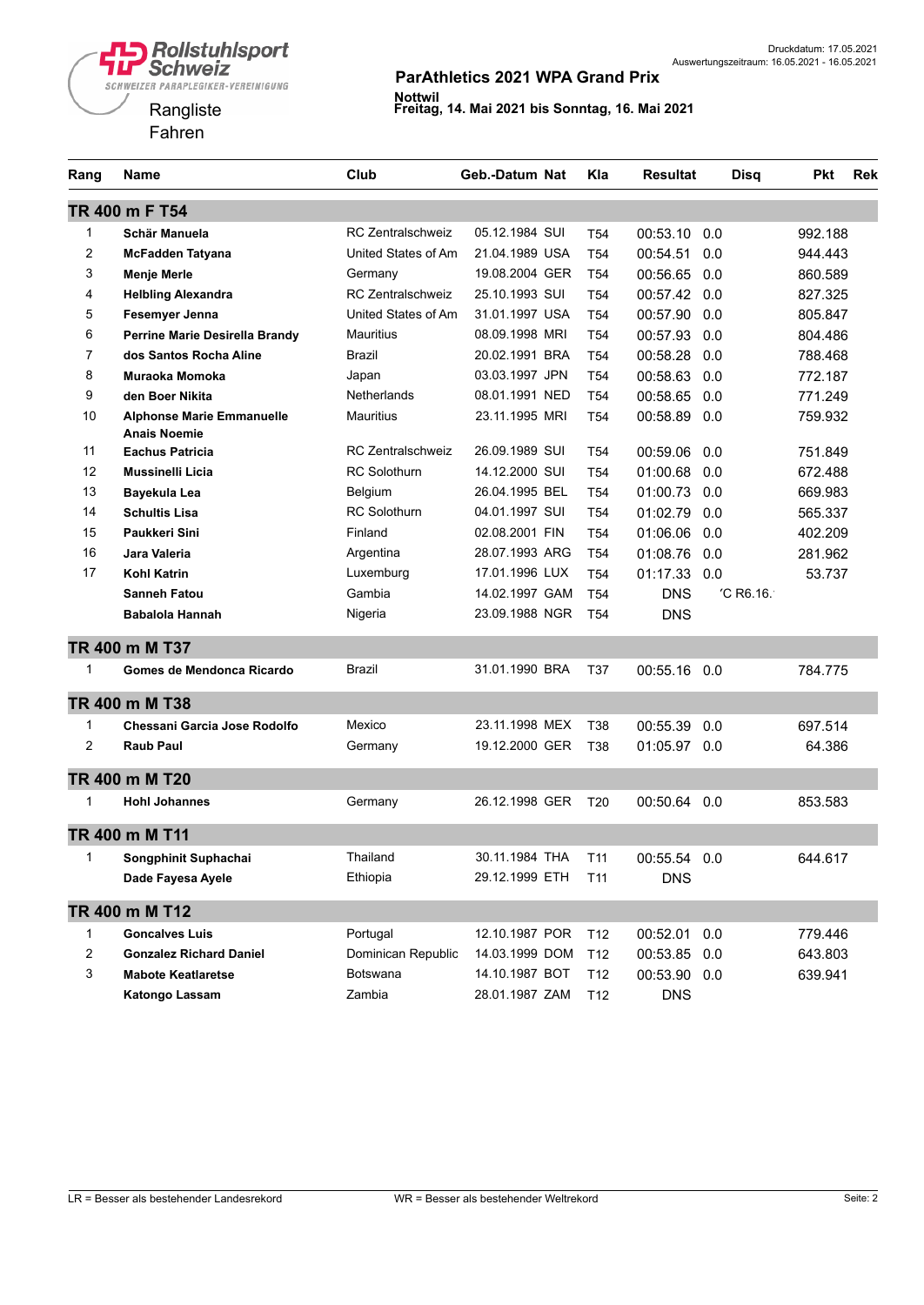

| Rang           | <b>Name</b>                         | Club                     | Geb.-Datum Nat | Kla             | <b>Resultat</b> | <b>Disq</b> | <b>Pkt</b>  | <b>Rek</b> |
|----------------|-------------------------------------|--------------------------|----------------|-----------------|-----------------|-------------|-------------|------------|
|                | TR 400 m M T13                      |                          |                |                 |                 |             |             |            |
| 1              | <b>Marzillier Max</b>               | Germany                  | 05.09.2001 GER | T13             | 00:51.02        | 0.0         | 826.588     |            |
| 2              | <b>Jabravilov Elmir</b>             | Aserbaidschan            | 28.06.1992 AZE | T <sub>13</sub> | 00:51.21        | 0.0         | 813.992     |            |
| 3              | <b>Masuge Edwin</b>                 | <b>Botswana</b>          | 04.03.2000 BOT | T <sub>13</sub> | 00:51.44        | 0.0         | 798.452     |            |
| 4              | <b>Gonzalez Sauceda Jorge</b>       | Mexico                   | 30.12.1993 MEX | T <sub>13</sub> | 00:52.47        | 0.0         | 725.269     |            |
|                | Benjamin                            |                          |                |                 |                 |             |             |            |
| 5              | <b>Chessani Garcia Mario Andres</b> | Mexico                   | 12.03.2000 MEX | T13             | 00:53.10        | 0.0         | 678.034     |            |
| 6              | <b>Matutu Stanley Katlego</b>       | <b>Botswana</b>          | 14.08.1997 BOT | T <sub>13</sub> | 00:53.34        | 0.0         | 659.645     |            |
| $\overline{7}$ | <b>Mokgwathi Bose</b>               | <b>Botswana</b>          | 24.07.2002 BOT | T <sub>13</sub> | 00:55.60        | 0.0         | 481.353     |            |
|                | TR 400 m M T46                      |                          |                |                 |                 |             |             |            |
| 1              | Mejia Cristian                      | Dominican Republic       | 09.11.1998 DOM | T46             | 00:51.17        | 0.0         | 843.718     |            |
|                | TR 400 m M T47                      |                          |                |                 |                 |             |             |            |
| 1              | Vasquez Segura Luis Andres          | Dominican Republic       | 16.07.2001 DOM | T47             | 00:51.79        | 0.0         | 803.148     |            |
|                | TR 400 m M T62                      |                          |                |                 |                 |             |             |            |
| 1              | <b>Floors Johannes</b>              | Germany                  | 08.02.1995 GER | T62             | 00:48.04        | 0.0         | 820.515     |            |
| $\overline{c}$ | Du Plessis Daniel                   | Republic of South A      | 04.11.1993 RSA | T62             | 00:53.02        | 0.0         | 418.089 AFR |            |
|                | TR 400 m M T34                      |                          |                |                 |                 |             |             |            |
| 1              | <b>Ktila Walid</b>                  | Tunisia                  | 20.07.1985 TUN | T34             | 00:49.42        | 0.0         | 993.430     |            |
| $\overline{c}$ | <b>Manni Henry</b>                  | Finland                  | 18.06.1992 FIN | T34             | 00:51.78        | 0.0         | 889.675     |            |
| 3              | <b>Rowlings Ben</b>                 | <b>Great Britain</b>     | 02.05.1996 GBR | T34             | 00:52.64        | 0.0         | 845.452     |            |
| 4              | <b>Nawad Ahmed</b>                  | United Arab Emirate      | 17.01.2003 UAE | T34             | 00:54.52        | 0.0         | 738.467     |            |
| 5              | <b>Rusch Stefan</b>                 | <b>Netherlands</b>       | 31.05.1993 NED | T34             | 01:00.66        | 0.0         | 352.381     |            |
| 6              | <b>Hermann Eskil</b>                | <b>RC Zentralschweiz</b> | 23.08.2006 SUI | T34             | 01:12.55        | 0.0         | 10.764      |            |
|                | TR 400 m M T51                      |                          |                |                 |                 |             |             |            |
| 1              | Navarro Edgar                       | Mexico                   | 25.05.1971 MEX | T51             | 01:29.03        | 0.0         | 540.472     |            |
| 2              | <b>Fonseca Ernesto</b>              | Costa Rica               | 03.09.1981 CRC | T <sub>51</sub> | 01:40.38        | 0.0         | 143.872     |            |
|                | TR 400 m M T52                      |                          |                |                 |                 |             |             |            |
| 1              | Perez Juarez Leonardo de Jesus      | Mexico                   | 10.02.1993 MEX | T <sub>52</sub> | 01:01.89        | 0.0         | 808.096     |            |
| 2              | <b>Mangliwan Jerrold Pete</b>       | Philippines              | 17.10.1979 PHI | T <sub>52</sub> | 01:02.17        | 0.0         | 794.467     |            |
| 3              | <b>Geierspichler Thomas</b>         | Austria                  | 14.04.1976 AUT | T <sub>52</sub> | 01:03.84        | 0.0         | 709.068     |            |
| 4              | <b>Bösch Beat</b>                   | <b>RC Zentralschweiz</b> | 27.11.1971 SUI | T <sub>52</sub> | 01:04.90        | 0.0         | 651.958     |            |
| 5              | <b>Skucas Kestutis</b>              | Litauen                  | 27.08.1967 LTU | T <sub>52</sub> | 01:06.71        | 0.0         | 551.678     |            |
| 6              | <b>Blum Fabian</b>                  | <b>RC Zentralschweiz</b> | 07.03.1995 SUI | T <sub>52</sub> | 01:07.07        | 0.0         | 531.614     |            |
| 7              | <b>Hernandez Salvador</b>           | Mexico                   | 31.12.1963 MEX | T <sub>52</sub> | 01:07.47        | 0.0         | 509.373     |            |
| 8              | <b>Trindade Mario</b>               | Portugal                 | 25.05.1975 POR | T <sub>52</sub> | 01:08.34        | 0.0         | 461.417     |            |
| 9              | <b>Matsumoto Naoyuki</b>            | Japan                    | 01.06.1979 JPN | T <sub>52</sub> | 01:11.08 0.0    |             | 319.037     |            |
| 10             | <b>Chesnais Bryce</b>               | France                   | 01.09.1979 FRA | T <sub>52</sub> | 01:13.17 0.0    |             | 225.519     |            |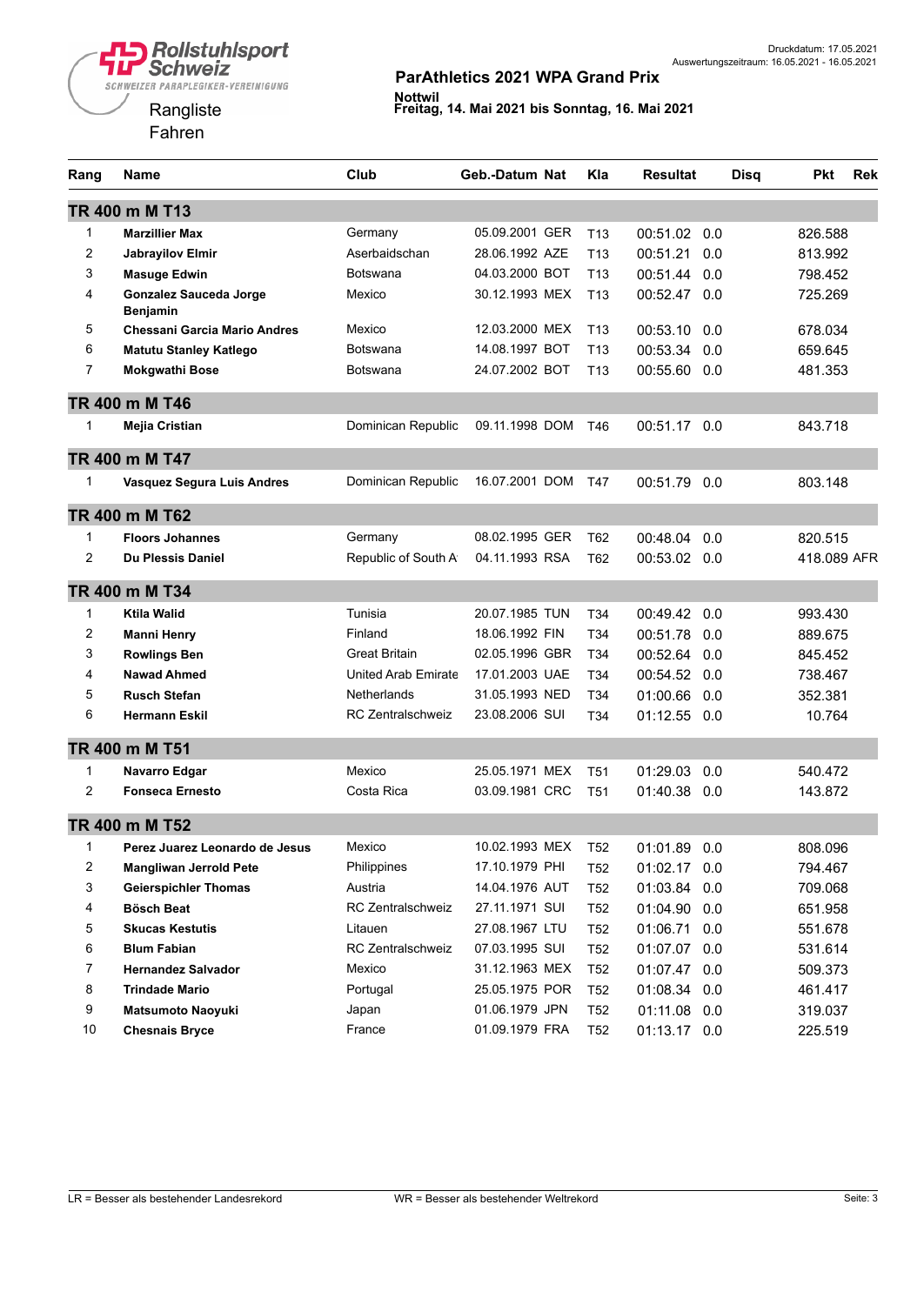

| Rang           | <b>Name</b>                     | Club                   | Geb.-Datum Nat | Kla             | <b>Disg</b><br><b>Resultat</b> | Pkt<br><b>Rek</b> |
|----------------|---------------------------------|------------------------|----------------|-----------------|--------------------------------|-------------------|
|                | TR 400 m M T53                  |                        |                |                 |                                |                   |
|                | <b>Lakatos Brent</b>            | Canada                 | 01.06.1980 CAN | T <sub>53</sub> | 00:48.07<br>0.0                | 975.015           |
| $\overline{2}$ | Gritsenko Vitalii               | Russia                 | 16.12.1985 RUS | T <sub>53</sub> | 00:50.38<br>0.0                | 864.139           |
| 3              | Jomni Moatez                    | <b>Great Britain</b>   | 19.02.1989 GBR | T53             | 00:50.44<br>0.0                | 860.907           |
| 4              | <b>Brignone Nicolas</b>         | France                 | 19.05.1989 FRA | T <sub>53</sub> | 00:51.34<br>0.0                | 810.482           |
| 5              | Siemann Brian                   | United States of Am    | 07.10.1989 USA | T <sub>53</sub> | 00:52.53 0.0                   | 738.737           |
| 6              | Matsunaga Hitoshi               | Japan                  | 15.09.1972 JPN | T53             | 00:53.04<br>0.0                | 706.511           |
| 7              | Alqurashi Adbulrahmen           | Saudi Arabia           | 25.10.1997 KSA | T53             | 00:53.29<br>0.0                | 690.448           |
| 8              | George Joshua                   | United States of Am    | 18.03.1984 USA | T <sub>53</sub> | 00:53.56<br>0.0                | 672.926           |
| 9              | Hiromichi Jun                   | Japan                  | 21.12.1973 JPN | T53             | 00:54.75<br>0.0                | 594.128           |
| 10             | Caballero Padilla Marco Antonio | Mexico                 | 06.08.1992 MEX | T53             | 00:56.14<br>0.0                | 500.932           |
| 11             | Gayosso Zarazua Alexis          | Mexico                 | 26.11.1998 MEX | T <sub>53</sub> | 00:56.51<br>0.0                | 476.332           |
| 12             | <b>Brown Ben</b>                | Canada                 | 09.09.1987 CAN | T <sub>53</sub> | 00:57.19<br>0.0                | 431.736           |
| 13             | <b>Frias Moreno Jose Alan</b>   | Mexico                 | 07.05.1987 MEX | T53             | 00:59.23<br>0.0                | 306.355           |
| 14             | <b>Russom Matiwos</b>           | <b>RC</b> beider Basel | 05.06.2003 SUI | T <sub>53</sub> | 01:00.79<br>0.0                | 223.352           |
|                | Alenzei Abdullah                | Kuwait                 | 17.06.1993 KUW | T <sub>53</sub> | <b>DNS</b>                     |                   |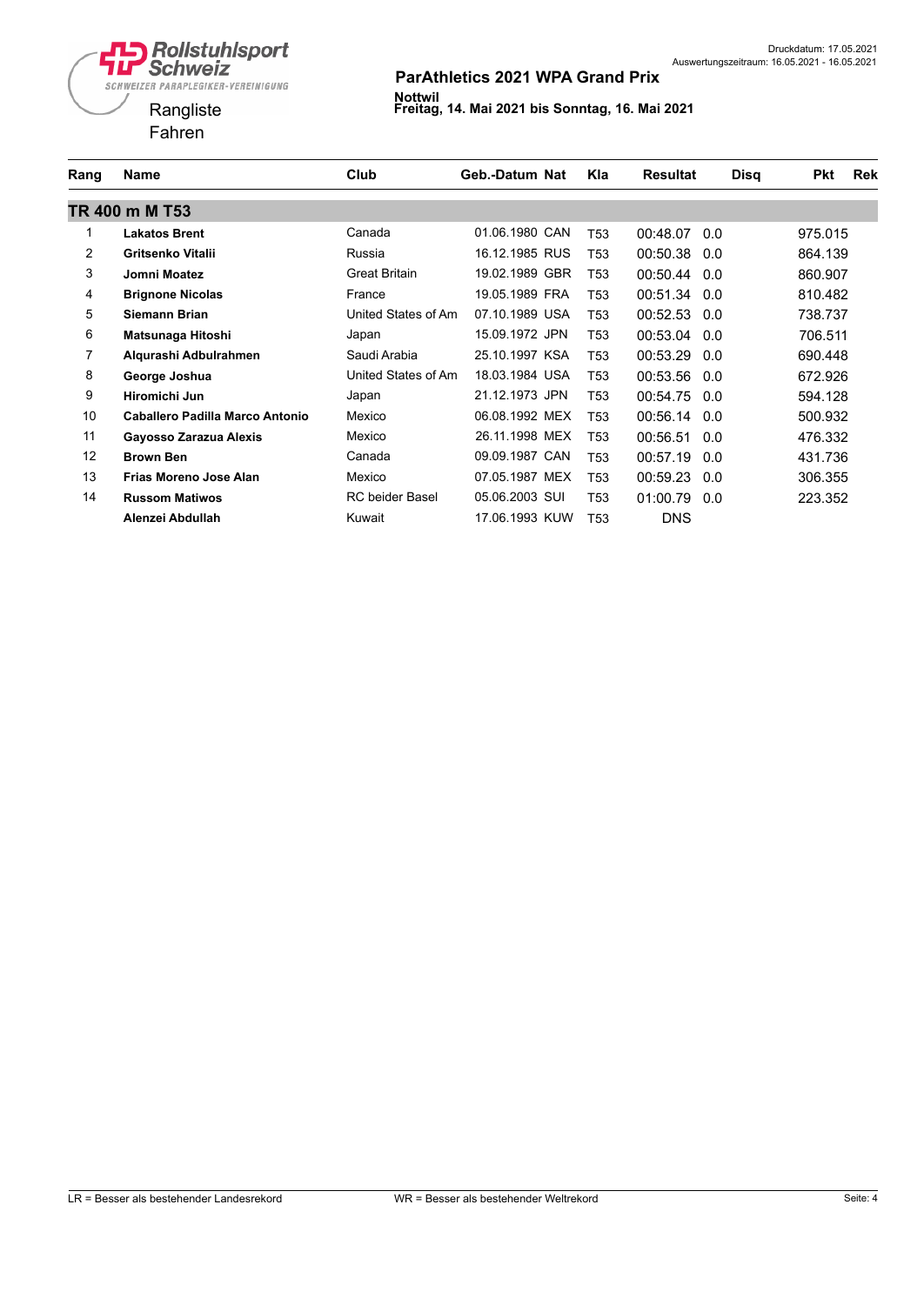

| Rang                    | Name                         | Club                       | Geb.-Datum Nat | Kla             | <b>Resultat</b> | <b>Disq</b> | <b>Pkt</b><br><b>Rek</b> |
|-------------------------|------------------------------|----------------------------|----------------|-----------------|-----------------|-------------|--------------------------|
|                         | TR 400 m M T54               |                            |                |                 |                 |             |                          |
| 1                       | <b>Romanchuk Daniel</b>      | United States of Am        | 03.08.1998 USA | T <sub>54</sub> | 00:46.15        | 0.0         | 962.585                  |
| $\overline{\mathbf{c}}$ | <b>Maguire Nathan</b>        | <b>Great Britain</b>       | 27.07.1997 GBR | T <sub>54</sub> | 00:47.54        | 0.0         | 893.641                  |
| $\overline{c}$          | Tähti Leo-Pekka              | Finland                    | 22.06.1983 FIN | T <sub>54</sub> | 00:47.54        | 0.0         | 893.641                  |
| 4                       | Van Weeghel Kenny            | Netherlands                | 16.09.1980 NED | T <sub>54</sub> | 00:47.89        | 0.0         | 874.607                  |
| 5                       | <b>Bychenok Alexey</b>       | Russia                     | 31.07.1986 RUS | T <sub>54</sub> | 00:47.95        | 0.0         | 871.279                  |
| 6                       | Casoli Julien                | France                     | 05.07.1982 FRA | T <sub>54</sub> | 00:48.19        | 0.0         | 857.779                  |
| $\overline{7}$          | <b>Chiassaro Richard</b>     | <b>Great Britain</b>       | 11.11.1981 GBR | T <sub>54</sub> | 00:48.53        | 0.0         | 838.155                  |
| 8                       | Cervantes Garcia Juan Pablo  | Mexico                     | 23.06.1992 MEX | T <sub>54</sub> | 00:48.69        | 0.0         | 828.722                  |
| 9                       | van de Waterlaat Rens        | Netherlands                | 17.01.2001 NED | T <sub>54</sub> | 00:48.95        | 0.0         | 813.134                  |
| 10                      | <b>LaBrooy Dillon</b>        | <b>Great Britain</b>       | 29.08.1997 GBR | T <sub>54</sub> | 00:49.71        | 0.0         | 765.837                  |
| 11                      | <b>Mattila Esa-Pekka</b>     | Finland                    | 07.03.1989 FIN | T <sub>54</sub> | 00:49.82        | 0.0         | 758.793                  |
| 12                      | Silva de Jesus Carlos Pierre | <b>Brazil</b>              | 01.01.1990 BRA | T <sub>54</sub> | 00:49.87        | 0.0         | 755.575                  |
| 13                      | Musanganya Yasser            | France                     | 17.05.2002 FRA | T <sub>54</sub> | 00:50.72        | 0.0         | 699.531                  |
| 14                      | Nishi Yuki                   | Japan                      | 14.02.1994 JPN | T <sub>54</sub> | 00:51.01        | 0.0         | 679.901                  |
| 15                      | <b>Gandarilla Pedro</b>      | Mexico                     | 26.11.1990 MEX | T <sub>54</sub> | 00:51.19        | 0.0         | 667.609                  |
| 16                      | <b>Ravet Cedric</b>          | <b>Mauritius</b>           | 05.12.1986 MRI | T <sub>54</sub> | 00:51.35        | 0.0         | 656.620                  |
| 17                      | Kishizawa Hiroki             | Japan                      | 27.10.1996 JPN | T <sub>54</sub> | 00:51.78        | 0.0         | 626.840                  |
| 18                      | Zaragoza Alfonso             | Mexico                     | 01.10.1976 MEX | T <sub>54</sub> | 00:52.18        | 0.0         | 598.889                  |
| 19                      | <b>Sosa Gabriel Emmanuel</b> | Argentina                  | 08.09.1999 ARG | T <sub>54</sub> | 00:52.32        | 0.0         | 589.067                  |
| 20                      | <b>Maldonado Alejandro</b>   | Argentina                  | 07.03.1977 ARG | T <sub>54</sub> | 00:52.48        | 0.0         | 577.825                  |
| 21                      | Valdovinos Gonzalez Gonzalo  | Mexico                     | 28.10.1978 MEX | T <sub>54</sub> | 00:52.71        | 0.0         | 561.645                  |
| 22                      | <b>Shiroma Keisuke</b>       | Japan                      | 21.03.1996 JPN | T <sub>54</sub> | 00:53.11        | 0.0         | 533.501                  |
| 23                      | <b>Malter Ludwig</b>         | Austria                    | 03.08.2000 AUT | T <sub>54</sub> | 00:53.15        | 0.0         | 530.689                  |
| 24                      | <b>Daurat Thibault</b>       | France                     | 17.04.2003 FRA | T <sub>54</sub> | 00:53.65        | 0.0         | 495.647                  |
| 25                      | <b>Michel Roberto</b>        | <b>Mauritius</b>           | 29.06.2000 MRI | T <sub>54</sub> | 00:54.03        | 0.0         | 469.225                  |
| 26                      | Himanka Tuomo                | Finland                    | 15.09.1992 FIN | T <sub>54</sub> | 00:55.47        | 0.0         | 372.279                  |
| 27                      | Costa Lima Rogerio           | <b>Brazil</b>              | 07.12.1976 BRA | T <sub>54</sub> | 00:56.81        | 0.0         | 289.355                  |
| 28                      | <b>Singer Paul</b>           | France                     | 05.03.2000 FRA | T <sub>54</sub> | 00:57.30        | 0.0         | 261.388                  |
| 29                      | <b>Oozeer Mehfooz</b>        | <b>Mauritius</b>           | 23.08.1995 MRI | T <sub>54</sub> | 00:57.37        | 0.0         | 257.508                  |
| 30                      | Kieliger Fabian              | <b>RC Zentralschweiz</b>   | 28.05.1988 SUI | T <sub>54</sub> | 00:59.89        | 0.0         | 139.182                  |
| 31                      | Knight Jabari                | <b>Trinidad and Tobago</b> | 18.08.1988 TTO | T <sub>54</sub> | 01:00.73        | 0.0         | 109.411                  |
| 32                      | <b>Studer Dario</b>          | <b>RC</b> Solothurn        | 04.10.2003 SUI | T <sub>54</sub> | 01:03.48        | 0.0         | 43.311                   |
| 33                      | <b>Siegenthaler Silvan</b>   | <b>RSC Bern</b>            | 08.08.2007 SUI | T <sub>54</sub> | 01:08.55        | 0.0         | 4.148                    |
| 34                      | <b>Scheuber Cyrill</b>       | <b>RC Zentralschweiz</b>   | 12.04.1997 SUI | T <sub>54</sub> | 01:24.40 0.0    |             |                          |
|                         | <b>Algharib Mohammad</b>     | Kuwait                     | 01.07.1994 KUW | T <sub>54</sub> | <b>DNS</b>      |             |                          |
|                         | Jarju Demba                  | Gambia                     | 18.03.1989 GAM | T <sub>54</sub> | <b>DNS</b>      |             |                          |
|                         | Tamba Malang                 | Gambia                     | 16.01.1989 GAM | <b>T54</b>      | <b>DNS</b>      |             |                          |